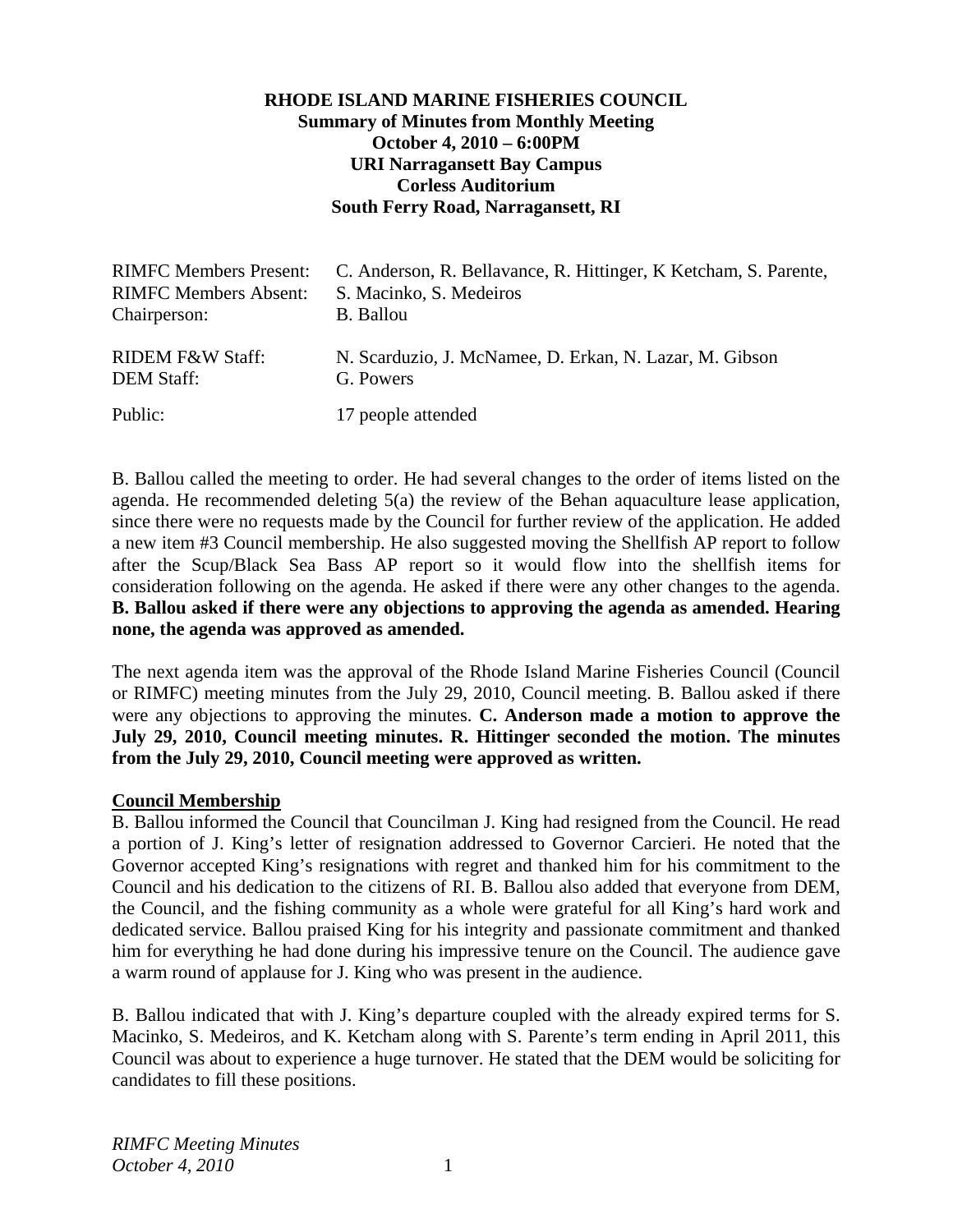## **Public Comments**

A student from Brown University asked audience members if they would be willing to fill out a survey pertaining to the spiny dogfish fishery. She explained this was part of her thesis and she need fishermen to complete the survey for information on how often fishermen were running into spiny dogfish.

M. McGiveney stated that the RI Shellfishermen's Association would also like to join the Council and DEM in thanking J. King for all of his hard work. He explained that King spent many nights attending meetings with some meetings being very contentious. He also noted that it was hard to find someone as committed, passionate and caring as J. King. He thanked King who was seated in the audience.

## **Advisory Panel Reports**

## *Summer Flounder AP (9/21/2010) – R. Hittinger:*

R. Hitting summarized the minutes from the meeting noting the meeting covered summer flounder stock status, fishery performance in 2010, preliminary sector analysis, and the Division's recommendations for 2011. The panel was opposed to the reopening of Friday and Saturday closures; could not come to a consensus vote on splitting the summer period and providing equally spilt allocations into the two periods. He noted the panel was opposed to reallocating the additional 2011 pounds of fluke with a bias toward the summer period; and was opposed to reallocating the quota 1/12 to each month. He stated that panel members did not object to either the logbook language modification or the removal of the dealer language.

The AP supported raising the aggregate trigger to 90% and supported removing the 3-year penalty language from the aggregate program. The final recommendations were regarding the sector pilot program. The recommended program would be status quo with a couple of modifications; re-expansion to a full year program, consideration of the penalty language as discussed in the aggregate program, and the consideration of capping the allocation size that any sector can have. He noted that 2011 would be the final year of the pilot program, and there would be a series of meetings that would be held to delineate how the future of RI Fluke management would look. The Division also proposed modifying the control date by moving it forward to December 31, 2010. The panel was in support of this change. He stated that the panel also recommended continuing the sector pilot program and allowing it to be a full year, they were in support of removing the 3-year penalty language from the sector program, and in support of capping the allocation that a single sector could have.

B. Ballou noted that theses items would be going to public hearing on November 10, 2010. J. McNamee stated that all the proposals would be going forward to public hearing for public comment except the one that divided the quota up into 1/12 for each month.

#### *Scup/Black Sea Bass (9/28/2010) – S. Parente:*

S. Parente reviewed the minutes from the Scup/Black Sea Bass AP meeting, which first covered scup fishery performance and Division recommendations for the 2011 scup season. He noted the first proposal from the Division was to increase the scup starting possession limit for the sub periods to keep up with the increase quota. He stated the panel was not opposed to this proposal. He stated the panel did not object to removing the permitting requirement for the winter scup aggregate program. The AP did not object to changing the sub period language from hard dates to more flexible language to accommodate the aggregate program. He noted the panel did not object to reestablishing the Division's authority to move allocation from the floating fish trap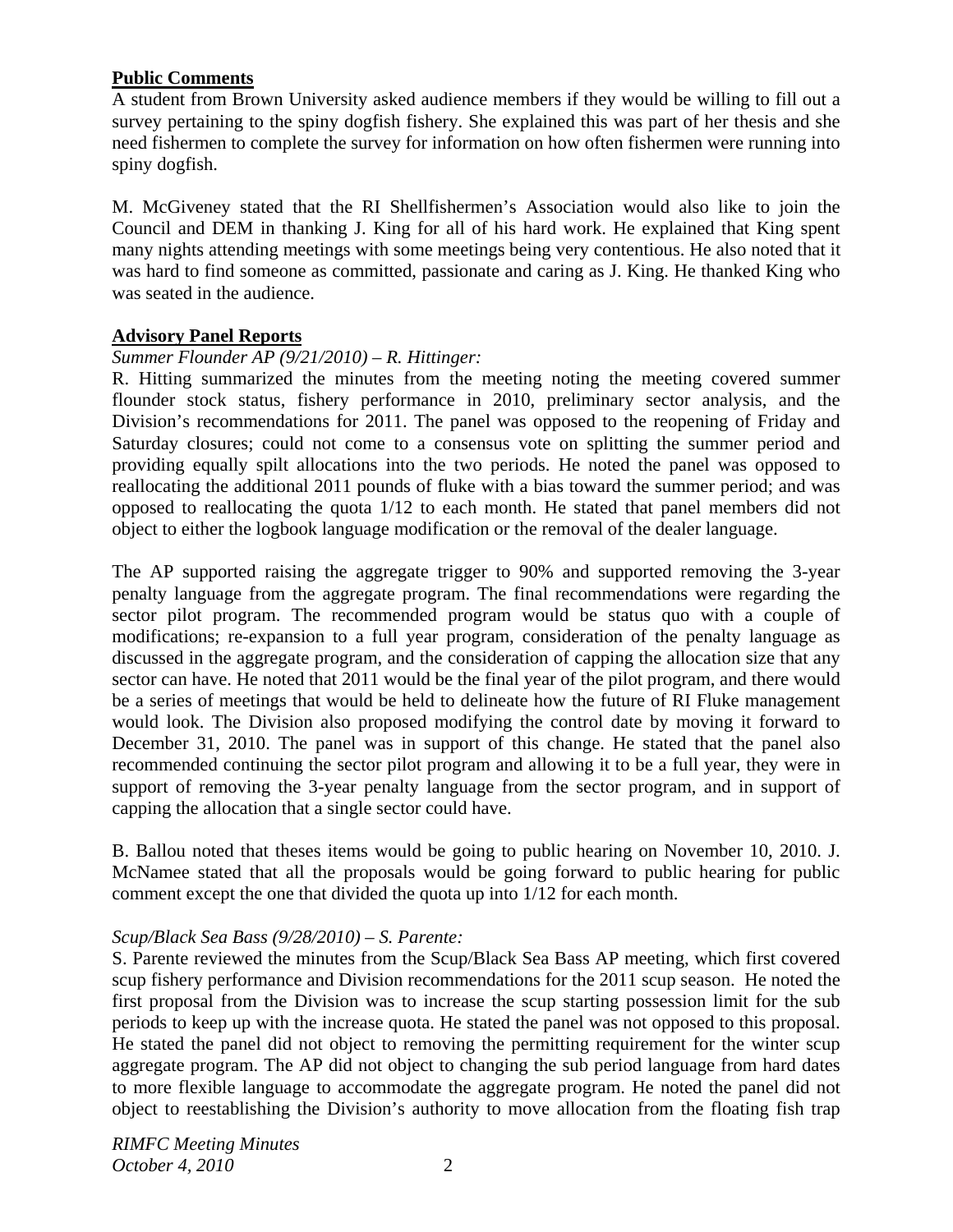sector into the general category sector. The final proposal for scup, which the group did not object to as long as it was not a requirement, was to repeal or modify the existing logbook requirement to allow for fishermen to avail themselves to electronic reporting.

S. Parente indicated that the Division did not make any specific recommendations for black sea bass management; however, they suggested considering an aggregate program similar to scup rather than staying with daily limits as a way for fishermen to get a decent possession limit. S. Parente stated that a proposal was made to support an aggregate limit if the Division kept the possession limit at 50 pounds per day. The Division also suggested the panel consider putting an allocation of fish into the September period. However, the commercial rod and reel fishermen's association would not support a reallocation. There was a final recommendation to open at 200- 250 pounds and let the fishery close when it was gone. The group had no objections to this proposal.

J. McNamee stated that all the proposals would be going forward to public hearing for public comment.

# *Shellfish AP (9/1/2010) and (6/23/2010) – N. Lazar:*

N Lazar reviewed the minutes from the September 1, 2010 Shellfish AP (SAP) meeting first noting the meeting mostly focused on the review of the Behan aquaculture lease application and that the panel did not object to the proposed lease.

Lazar went through the items from the June 23, 2010 Shellfish AP minutes starting with the 2010 winter management area openings. He stated that the following proposed dates; December 15, 17, 20, 21, 22, 27, 28, and  $29<sup>th</sup>$  had been voted unanimously in support by the SAP panel members. Lazar reviewed data that compared the number of days fished last years with the proposed days to be fished.

## **K. Ketcham made a motion to recommend that the Director adopt the proposed winter management schedule openings as recommended by the SAP's; December 15, 17, 20, 21, 22, 27, 28, and 29th. (A total of eight (8) days, 48 hours; Greenwich Bay 2 hours/day; and High Banks, Bissel Cove, and Bristol 4 hours/day) R. Hittinger seconded the motion. B. Ballou asked for a vote. The Council voted unanimously, (5) in support; (K. Ketcham, S. Parente, R. Bellavance, C. Anderson, R. Hittinger).**

Lazar went on to the next item, which was the proposed spitting of western Greenwich Bay. He noted that the SAP had proposed to divide the western part of Greenwich Bay into two separate sections for 2010. Proposed Area "2" would be closed for the 2010-2011 season in order to give sub-legal hard shell clams an opportunity to grow without disturbance. Area "1" would be open to harvest for 2010-2011 season. The two areas would then be combined again and opened in 2011. Lazar stated that the Division did not have an objection to splitting this area.

**S. Parente made a motion to recommend to the Director to adopt the recommendation from the SAP to divide the western part of Greenwich Bay into two separate sections for 2010 where Area "1" would be open to harvest for 2010-2011 season and Area "2" would be closed for the 2010-2011 season. Then both areas would be combined again and opened in the 2011-2012 season. R. Hittinger seconded the motion.** 

A comment was made by a board member from the Shellfishermen's Association stating that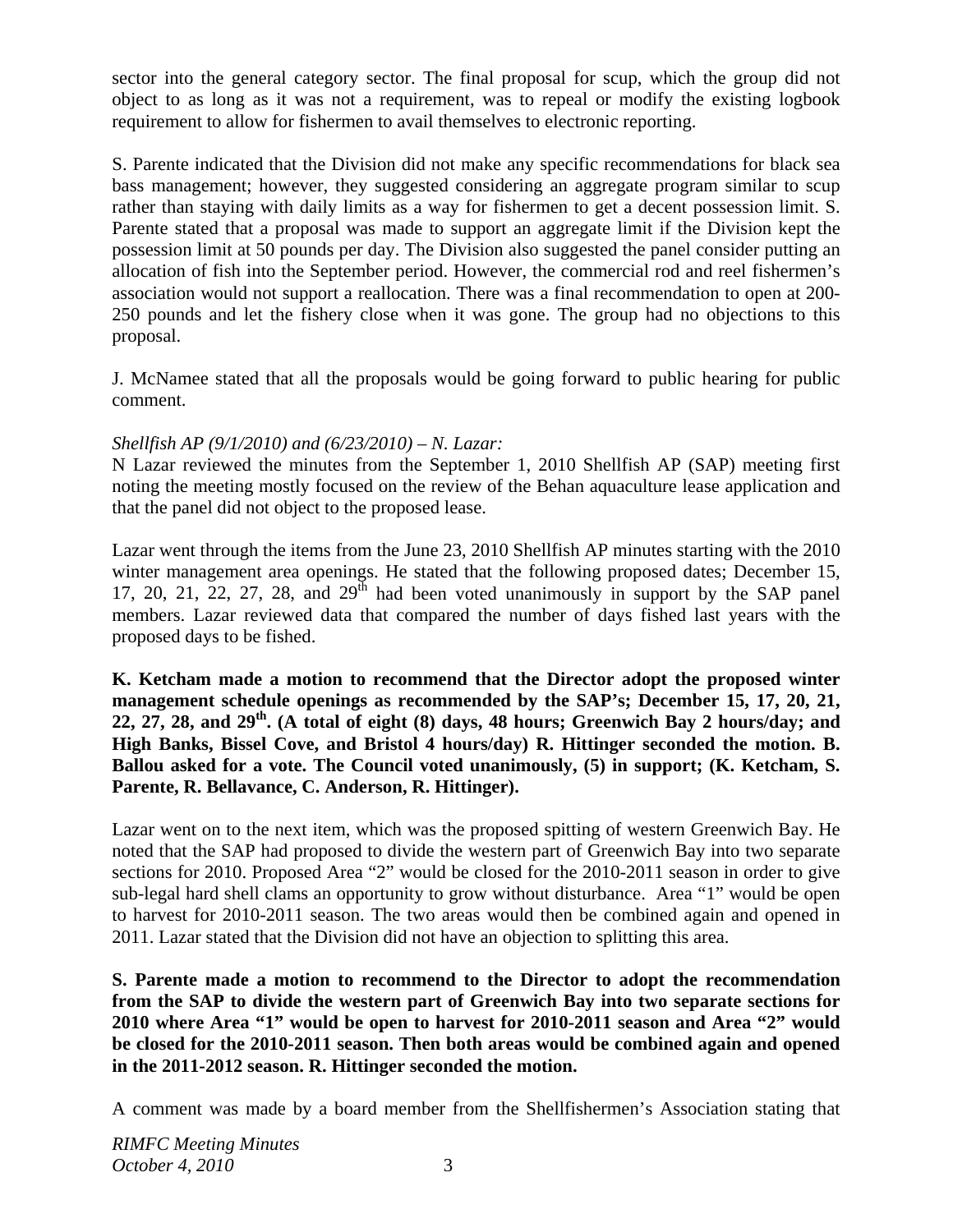when they voted on the line and the splitting of this area it was an 8 to 7 vote. It only passed by one vote and a lot of guys do not go to these meeting therefore he was acting as their representative and they do not want to be crammed into this small area to try to shellfish. He stated that by splitting the area into two separate areas it would be too crowded in Area "1" and everyone would be banging their boats into each other. He noted they had already agreed to the two hours per day and three days from December 8 through the  $15<sup>th</sup>$  but they were opposed to the split and being crammed into one small area. He explained they were worried about the biomass getting fished out by 500 guys working in that one area. He also noted that other guys were anticipating that this Area "1" would open so they were not going to Florida for the winter they were sticking around until this area opened therefore there would be even more boats fishing in the proposed Area 1. He also noted safety issues and high tensions between guys fishing too close to each other. He stated he was not in support of splitting the area.

J. King, speaking from the audience, stated he was in favor of the split.

M. McGiveney explained that he tried to work out a compromise, which was to make sure that language was put into regulation that would let the split areas revert back to the full area for the next year. He noted that guys were concerned about it being too crowded but also they did not want to get caught in a rotation schedule for these areas where all the biomass was fished out. He stated it was important that if we did the split it would be only for the one year. McGiveney was assuming that participation would be about the same around 200 boats but it could be more. This is an opportunity to give Area "2" a rest. He explained he understood that some guys had concerns about opening this area and he stated that out of all of the proposals this would be the one that could be drop.

J. Grant stated he supported this proposal but agreed with M. McGiveney that it was not a live or die thing, they could live without it. He thought it was a good idea because Area "2" had a lot of undersized clams and it would give them a chance to grow. He felt either way would work to either open both areas or just one.

A second comment was made by the board member from the Shellfishermen's Association stating that if both areas were opened it would be better because there would be more room to fit 500 boats. The down side would be that both areas would get hit but at least there would be more room for all the boats.

S. Parente stated that he had attended the SAP meeting and he is basing his motion on what he heard at the meeting and his motion stands.

K. Ketcham was in support of allowing Area "2" to close for the year and not disturb the smaller sized clams.

M. McGiveney stated that the growth rate is not such that in one year they would grow enough to harvest the following season. He emphasized that he wanted language put into the regulations that would let the split areas go back to the full area for the 2011-2012 season.

M. Gibson stated that the Council cannot bind the hands of a future Council action. The Council can make that motion but there is no binding effect of that. The Council can make a recommendation to the Director next year and maintain the split or draw another line or do whatever they want. Gibson wanted clarification that the only issue on the table is the drawing of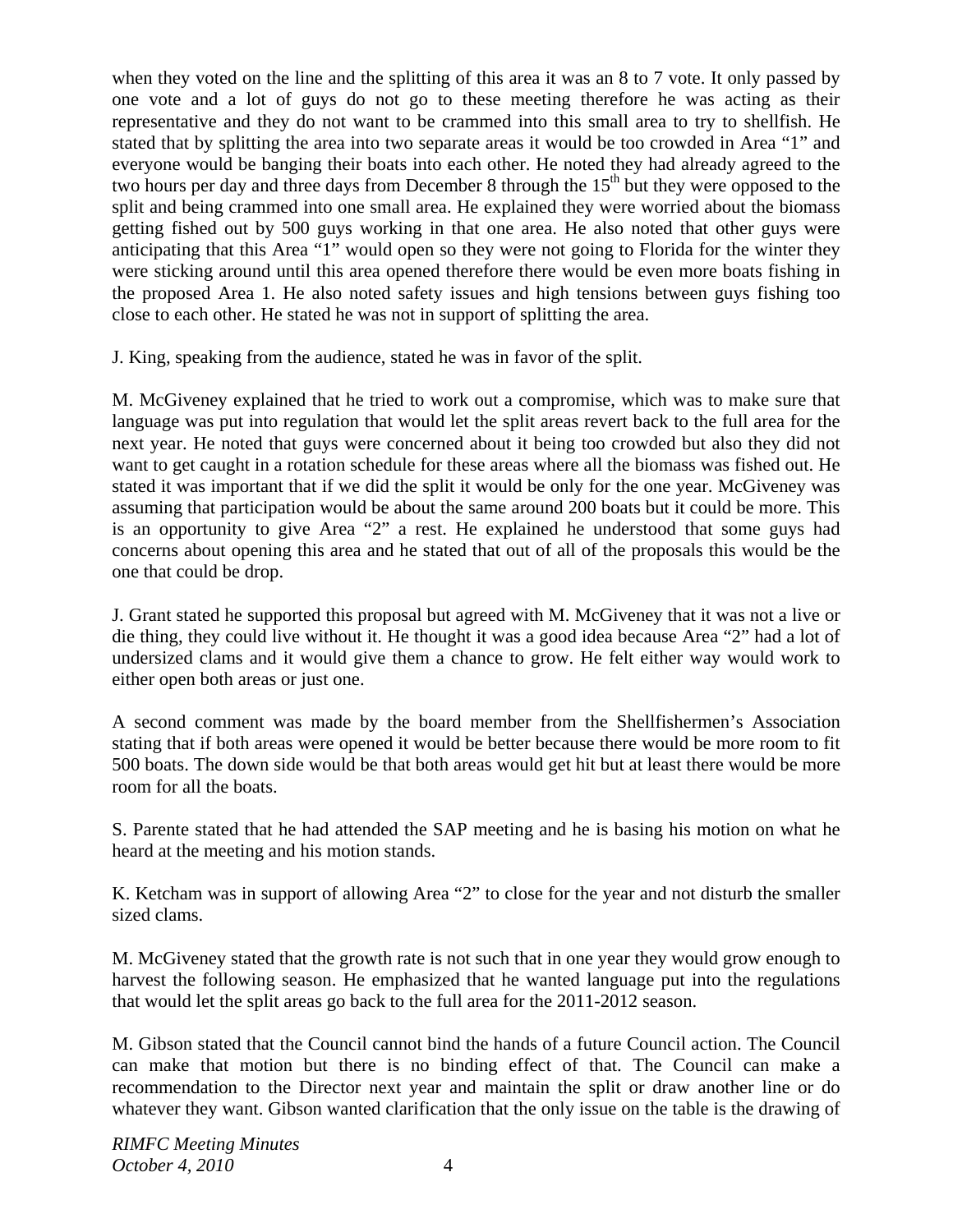the line and creating a split.

**B. Ballou asked for a vote. The Council voted unanimously, (5) in support; (K. Ketcham, S. Parente, R. Bellavance, C. Anderson, R. Hittinger) to recommend that the Director adopt the recommendation from the SAP to divide the western part of Greenwich Bay into two separate sections for 2010 where Area "1" would be open to harvest for 2010-2011 season and Area "2" would be closed for the 2010-2011 season. Then both areas would be combined again and opened in the 2011-2012 season.** 

The next item was the opening schedules for Greenwich Bay, High Banks, Bissel Cove, and Bristol Shellfish Management Areas from January 1 to April 30<sup>th</sup>. Lazar stated that the SAP discussed a schedule for each Area and he would address each area separately. Lazar went through a chart comparing the days fished last year with the proposed schedule of days to be fished for 2011. He explained the proposal for 2011 had a request to expand the days from last year and the Division was still analyzing the potential affects of the increased days. He noted that they had not completed the analysis of the other Shellfish Management Areas and asked that the Council table the item until the November Council meeting. The Division needed to determine if the new schedule would be sustainable or not.

B. Ballou stated that the intent was to develop an analysis and provide it to both the Council and the community in advance of the next Council meeting so people would have time to review the information.

N. Lazar explained that the problem with trying to manage these areas is that we do not have the finer resolution of the data especially on the commercial catch by day or by month in these management areas. We are looking at adding the management areas into our ACCSP system to have reporting of catches per day by fishermen as a requirement. It is difficult for the Division to come up with a standing stock in each of the management areas because the system currently combines a large area of Narragansett Bay and landings are not broken down enough.

N. Lazar addressed the next item, which was a proposal from the SAP to split Potowomut "A" Shellfish Management Area and to modify the scheduled openings for the area from a seasonal access to a year-round access, which he indicated would be almost a 400% increase in access. He noted that through discussions with industry they have agreed to table discussion for 2010 and revisit the proposal next year.

B. Ballou stated that the Potowomut "A" modifications therefore do not need to be taken up by the council at this time.

M. McGiveney stated he wanted the Council to take up the Western Greenwich Bay opening schedule because this schedule started in January. He expressed concern with the promulgation of regulations and the 20-day waiting period if this was not filed with the other changes would it cause a problem. He noted that High Banks, Bissel Cove, and Bristol Shellfish Management Area openings and the Potowomut "A" modifications could be tabled.

G. Powers indicated there was an administrative aspect to it that has to be overcome but we are not prevented from doing so we just have to follow the correct procedure.

B. Ballou state then there was nothing procedurally that would impact the Council's process and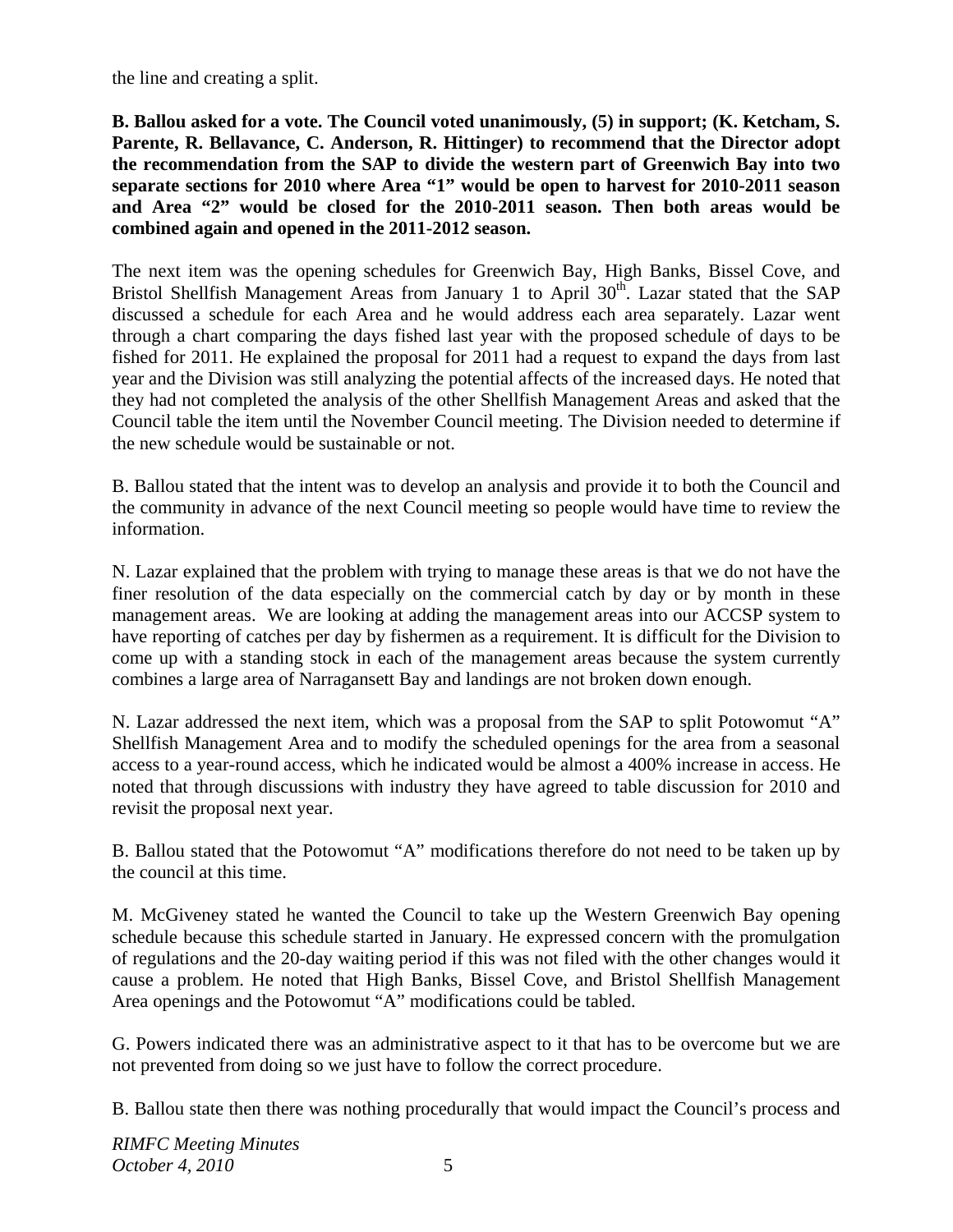the Director's process of dealing with these issues in tandem, filing one set of regulations soon and a second set in another month or so.

**C. Anderson made a motion to recommend that the Director adopt the opening schedule for Western Greenwich Bay as supported by the SAP, which was January 2011 – Monday and Wednesday, 2 hours per day (8-10 AM); February 2011 – Mondays, Wednesdays, and Fridays, 3 hours per day (8-11 AM); March 2011 - Mondays, Wednesdays, and Fridays, 3**  hours per day (8-11 AM); and close the month of April (April 1 through April 30). K. **Ketcham seconded the motion.**

M Gibson stated it was not clear to him that we know how many days are going to be open for this cycle versus last cycle. He asked the Council to make sure they knew how many days they are proposing to open in comparison with the past fishing year. He stated that he would argue that it was not the hours that mattered, but the numbers of days of fishing that would be allowed.

N. Lazar pointed out that it would be an increase in the number of days from last year.

The Council discussed the issue and tried to figure out the exact number of days however there were closed days and extended days due to the flooding in the beginning of the year that needed to be figured in

J. Grant stated historically for the last two decades the area was opened December, January, February, March, and April; five months; three days per week; four hours per day. He stated that under that schedule they had some of the best sets they ever had. Industry decided to ratchet back because the market could not handle it. He noted they would want that to be the upper limit, and currently they were well below that. They were looking to increase the number of days just a little because of what happen last year.

N. Lazar explained that the difference was this was a new area that was opening with a high density of clams and the Division was trying to avoid the gold rush type of situation that we had in Conimicut Point.

M. Gibson stated that the Division had hoped that the Council was not going to act on this item tonight, but since there was a motion on the table what you would be doing would increase the amount of days and compression the fishing effort to a smaller area. The fisherman will target the high density patch in Area "1". The policies you have in place for Greenwich Bay are what have resulted in Area "2", which are low densities and a truncated size composition that is what our sampling showed. He stated if that was the objective for Area "1" then they were on the right track to do that. The Council would be giving them more days and compressing the effort. He expressed concerns that we would have a derby on our hands.

K. Ketcham stated this was a one-year trial and it would be addressed next year, if they proved they have not over harvested the area then the Council can take it up next year.

B. Ballou summarized indicating that the Division had some apprehension and was seeking an additional month for further analysis, but you have also heard from the industry that would prefer to have this go forward now.

**B. Ballou asked for a vote. The Council voted unanimously, (5) in support; (K. Ketcham, S. Parente, R. Bellavance, C. Anderson, R. Hittinger) to recommend that the Director adopt**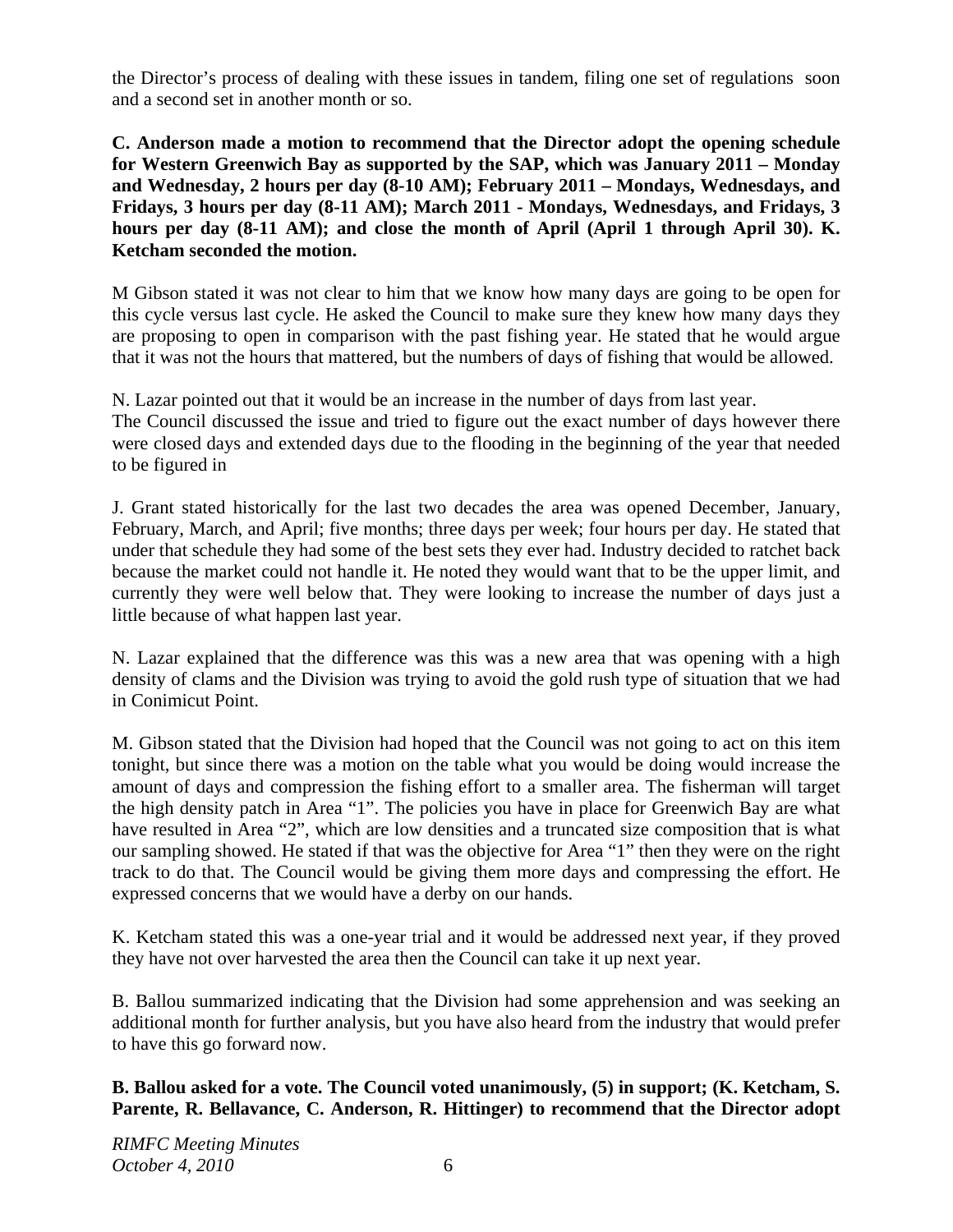**the opening schedule for Western Greenwich Bay as supported by the SAP, which was January 2011 – Monday and Wednesday, 2 hours per day (8-10 AM); February 2011 – Mondays, Wednesdays, and Fridays, 3 hours per day (8-11 AM); March 2011 - Mondays, Wednesdays, and Fridays, 3 hours per day (8-11 AM); and close the month of April (April 1 through April 30).**

The Council agreed to table the other opening schedules pertaining to High Banks, Bissel Cove, and Bristol Shellfish Management Areas until the November Council meeting at which time the Division will be able to offer a proposal. B. Ballou reiterated that the Potowomut "A" modifications would be addressed next year.

## **New Business**

## *Appointment of a new IAC Chair – B. Ballou:*

**K. Ketcham made a motion to appoint R. Bellavance as the new Industry Advisory Committee (IAC) Chair. R. Hittinger seconded the motion.** There was no Council discussion or objection to the appointment. **Hearing no objections R. Bellavance was appointed as the new IAC Chair.** 

## *Appointment of new member to Advisory Panel –N. Scarduzio:*

N. Scarduzio stated that an application had been received from R. Tillier who had applied to be the Alternate in the Recreational Bait Rod and Reel slot on the Menhaden Advisory Panel. She noted that his application had been submitted to the Division of Law Enforcement for review however since he was a recreational fisher Enforcement had no record on him.

## **R. Hittinger made a motion to appoint R. Tillier to the Menhaden AP. R. Bellavance seconded the motion. B. Ballou asked if there were any objections to appointing R. Tillier to the Menhaden AP. There were no objections, R. Tillier was appointed to the Menhaden AP**

# *Approval of Lobster AP Agenda – B. Ballou:*

B. Ballou stated there were two issues to address, the approval of the agenda and a replacement for J. King who was the Chair for this advisory panel. M. Gibson review the Lobster AP agenda stating there would be a meeting to discuss the definition of a lobster pot/trap and other types of pots/traps; and definition of non-lobster trap gear types.

B. Ballou asked if the Council had any objections to approving the Lobster AP agenda. Hearing no objections the agenda was approved.

B. Ballou asked if there were any volunteers from the Council that would be interested in Chairing this AP. S. Parente noted he was the vice-chair for this AP, however he had an interest in this fishery. There was some discussion about who might be interested in chairing the meeting or if someone might be interested in chairing this one meeting until a permanent chair was elected.

R. Bellavance nominated S. Parente to be the interim chair.

S. Parente stated he would volunteer to chair this one meeting.

# **ASMFC-NEFMC Updates**

M. Gibson stated he did not have any comments. He noted that the NEFMC just concluded a